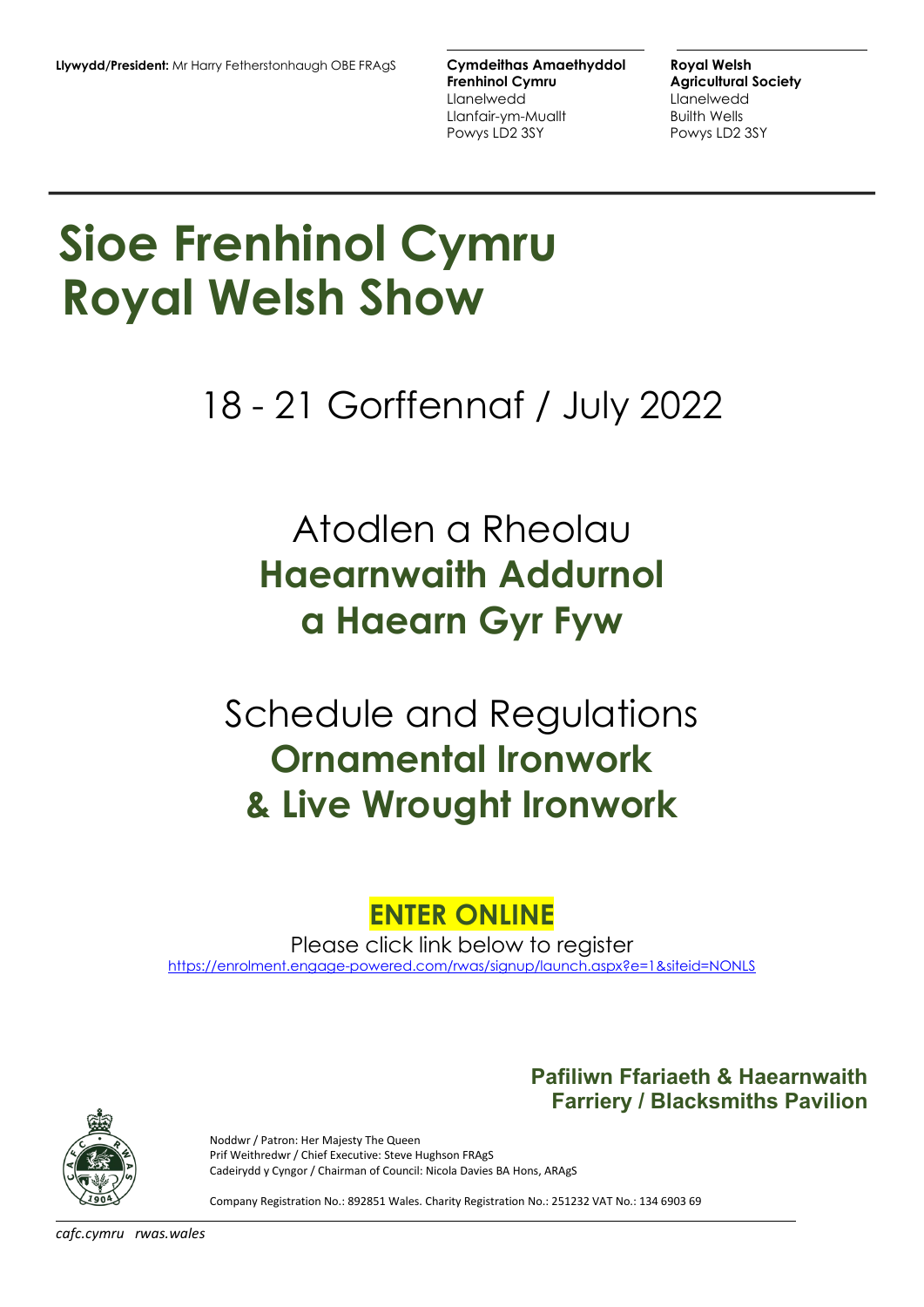## **Ceisiadau Olaf Closing date for entries**

24 Mehefin / June 2022

## **Cyflwyno Gwobrau Presentation of Awards**

Ornamental Ironwork Competitions & Wrought Ironwork – Live Competition: - Presentation of awards will take place on the stand at 5.00pm on the Thursday.

## **Beirniad Judges**

## **Ornamental Ironwork Competitions:-**

Mr Dai Price, Llety Castan, Cross Inn, Llandysul, SA44 6LZ

## **Wrought Ironwork Competitions:-**

Mr Dai Price, Llety Castan, Cross Inn, Llandysul, SA44 6LZ

## **Open Jewellery Competition :-**

Mr J Spencer, The Courtyard, High Town, Hay-On-Wye, HR3 5AE

## **Manylion cyswllt Contact details**

Miss Emma Jones CAFC Cyf / RWAS Ltd. Llanelwedd Llanfair ym Muallt / Builth Wells Powys LD2 3SY



01982 554 408 emma@rwas.co.uk

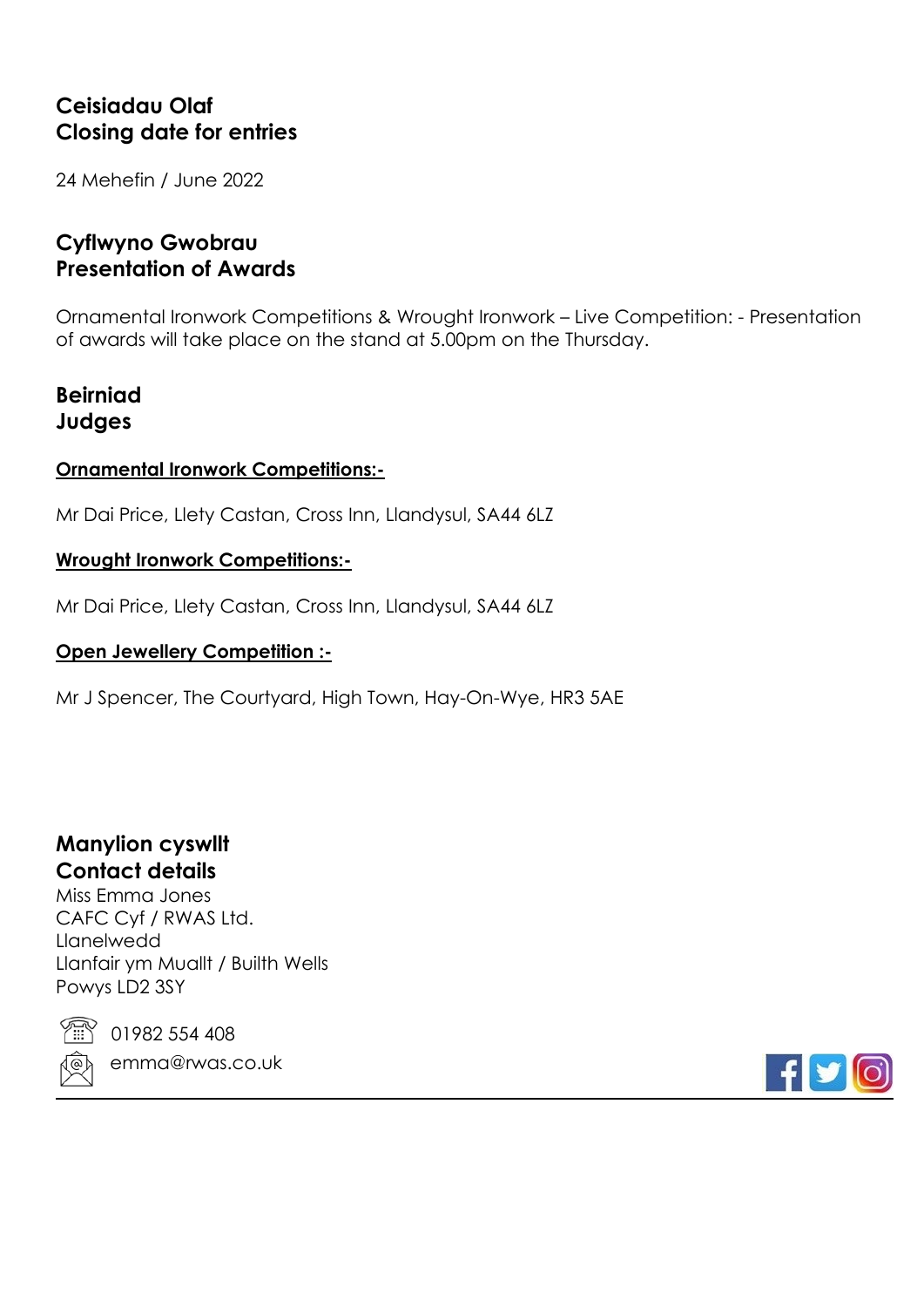#### **CYSTADLAETHAU HAEARNWAITH ADDURNOL/ORNAMENTAL IRONWORK COMPETITIONS Judged on Monday, 18 July 2022 - Exhibition All Week.**

**HAEARN GYR - CYSTADLEUAETH FYW / WROUGHT IRONWORK - LIVE COMPETITION** 

**Judged on Thursday, 21 July 2022**

**At the Blacksmiths' Stand**

## **SWYDDOGION YR ADRAN ~ SECTION OFFICIALS**

**Cyfarwyddwr Cynorthwyol Anrhydeddus ~ Assistant Honorary Director** 

Mr Stephen K. Pugh

**Uwch Stiward ~ Senior Steward** 

Mr Eric White

**Stiwardiaid ~ Stewards** 

Ms Helen Thorp Ms Lisa M Harding Jones Mr Adam Greenwell Mr Alex Rowe Mr Joshua De Lisle

**Gwesteiwraig Beirniaid a Stiwardiaid ~ Judges/Stewards Hostess**

Mrs M White

Thanks also to all those stewards who help with set up and breakdown of the section.

## **RHAGLEN DIGWYDDIADAU ~ PROGRAMME OF EVENTS**

The Society reserves the right to make alterations to the times and order as may be necessary. Please note that these class numbers follow on from the Farriery classes.

#### **DYDD SUL ■ SUNDAY**

10.00am – 4.00pm - Particle Communication Communication Delivery of Entries

#### **DYDD LLUN ■ MONDAY**

| $9.00$ am | Class 7  | An Open Artist Blacksmith Competition         |
|-----------|----------|-----------------------------------------------|
| $9.00$ am | Class 8  | Open Artistic Modern and Figurine Competition |
| $9.00$ am | Class 9  | Open                                          |
| $9.00$ am | Class 10 | Open                                          |
| $9.00$ am | Class 11 | Open Jewellery Competition                    |
| $9.00$ am | Class 12 | Apprentices or Trainees                       |
| $9.00$ am | Class 13 | Welsh Students Only                           |
| 12.30pm   |          | Section opens to the public                   |

#### **DYDD IAU ■ THURSDAY**

| 10.00am<br>1.30 <sub>pm</sub><br>5.00pm | Class 14<br>Class 15 | <b>Students or Apprentices</b><br>Open for Individual Blacksmiths<br><b>Presentation of Awards</b> |
|-----------------------------------------|----------------------|----------------------------------------------------------------------------------------------------|
| 5.30pm<br>8.00pm                        |                      | Collection of Entries (On Foot)<br>Collection of Entries (By Vehicle)                              |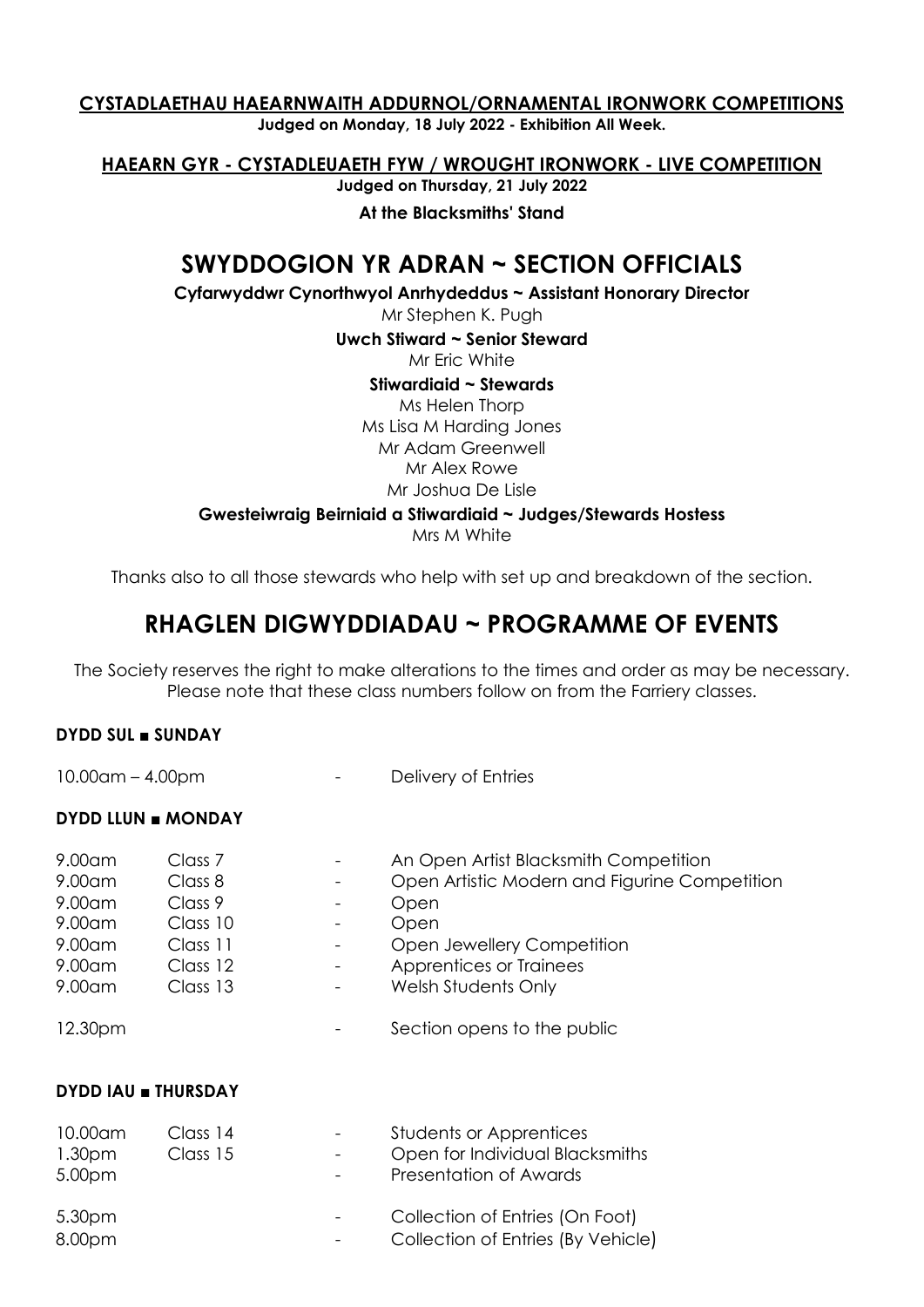## **CYDNABYDDIAETHAU - ACKNOWLEDGEMENTS**

**The Society acknowledges with grateful thanks the assistance and support given to the Farriery, Ornamental & Wrought Ironwork Sections by the following and any others that might support nearer the event: -**

**Stromsholm Limited**

Wood Court, Chesney Wold, Bleak Hall, Milton Keynes, MK6 1 NE. Tel: - 01908 233 909

**Heart of Wales Riding School**

Tyddu, Dolau, Llandrindod Wells, Powys LDI 5TB. Tel: - 01597 851 884

**Bryngwyn Riding Centre**

The Old Rectory, Bryngwyn, Newchurch, Kington, Herefordshire HR5 3QN. Tel: - 01497 851 669

#### **D. J. Davies Fuels Ltd**

Blaenau Fuel Depot, Heol Pantyblodau, Blaenau, Ammanford, Carmarthenshire, SA18 3BX. Tel: - 01269 850 224

 **Mr S K Pugh – Assistant Honorary Director**

#### **Herefordshire College of Technology - The Centre for Rural Crafts**

Holme Lacy Campus, Holme Lacy, Hereford, HR2 6LL. Tel: - 01432 870 316

**The Worshipful Company of Farriers**

Awards Secretary — Betty Peacock E-mail — [bm.peacock@btinternet.com](mailto:bm.peacock@btinternet.com)

#### **British Farriers & Blacksmiths Association**

The Forge, Avenue B, 10th Street, Stoneleigh Park, Warwickshire, CV8 2LG. Tel: - 02476 696 595

#### **Eastlake & Beachell Ltd, Insurance Brokers & Financial Advisors**

The Crescent, King Street, Leicester, LEI 6RX. Tel:- 0116 254 4277

#### **The Worshipful Company of Blacksmiths & National Blacksmith Competition Committee**

Secretary — Mr Keith Mahoney, The Pound, Bromham, Chippenham, Wiltshire, SN15 2HF

**The Worshipful Company of Blacksmiths**

The Clerk, 9 Little Trinity Lane, London, EC4V 2AD

#### **Y Ffynnon Limited — Water Cooler and Vending Services**

Mr C Williams, 77 Cwm Garw Road, Brynamman, Carmarthenshire, SA18 IBY. Tel: - 01269 822 446

#### **Radnor Hills Mineral Water Company Limited**

Heartsease, Knighton, Powys, LD7 ILU. Tel: - 01547 530 220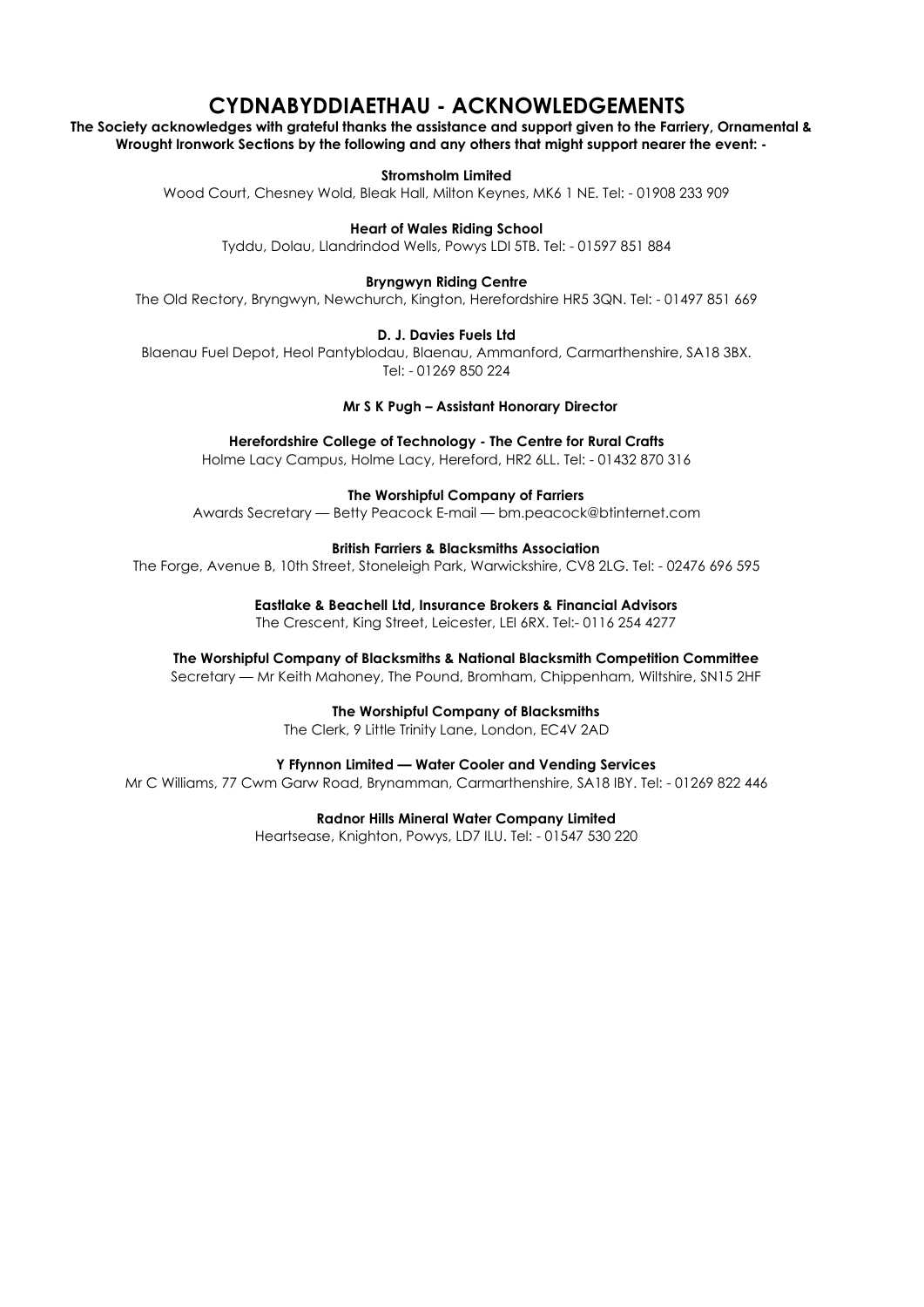#### **AMODAU YMGEISIO: - CYSTADLAETHAU HAEARNWAITH ADDURNOL A HAEARN GYR – CYSTADLEUAETH FYW CONDITIONS OF ENTRY: - ORNAMENTAL IRONWORK AND WROUGHT IRONWORK- LIVE COMPETITIONS**

- 1. THE NATIONAL ORNAMENTAL IRONWORK COMPETITIONS (Classes 7, 8, 9, 10, 12, 13, 14 & 15) are open to those either in business as Smiths, to apprentice/trainees or to those gainfully employed in such business in the UK.
- 2. Competitors may submit **no more than two entries in any one Class.** The items shall not have been entered in previous Royal Welsh Shows. All entries must be made available for exhibition purposes, during the four days of the Royal Welsh Show. **If the above rules are not adhered to, then prize money and qualifying points will be forfeited.**
- 3. Entries to be completed via the online entry portal. **No late entries will be accepted.**
- 4. Delivery of Entries: Competitors must be responsible for the delivery of their entries to the Farriery / Blacksmiths Stand, Royal Welsh Showground, Builth Wells by 4.00 p.m. on Sunday 17 July 2022.
- 5. Competitors must collect their entries after 5.30 p.m. on Thursday 21 July 2022 (last day of show).  **(On foot at 5.30pm, strictly no vehicular access until 8.00pm).**
- 6. All entries must be labelled. The class number and title of the competitions to be given on one side of the label and the name and address of the competitor on the other side of the label. Precautions will be taken to cover up the identity of the competitor at the time of judging.
- 7. Each competitor under 21 years of age is required to submit a CERTIFICATE completed and signed by his employer or officer of an educational institution.
- 8. The decisions of the Judges will be final. In the case of entries for the apprentice/trainee classes the counter signature of the employer or the college principal is required.
- 9. No responsibility will be accepted by the Society for loss of or damage done to exhibits or any part thereof, during or after the exhibition nor will the Society be responsible for the loss of any item in transit to, or from, or in the showground.
- 10. **Competitors must supply and wear his/her own Personal Protective Equipment (PPE) on the shoeing floor e.g. eye protection, footwear, apron and ear protectors. Smoking is prohibited in the building.**
- 11. Presentations of awards will take place on the stand at 5.00pm on Thursday 21 July 2022.
- 12. The Royal Welsh Agricultural Society is committed to protecting your personal data and processing it only in accordance with legal requirements. For more details you should request a copy of our GRPR Policy. We process your personal data as it is necessary for the performance of our contract with you to facilitate your entry to the Show. We will not transfer your data outside of the EEA (European Economic Area) and will not share your data with third parties except for affiliated Societies to whom we may submit entries and results to be checked for validity and eligibility based on their legitimate interests. Results will also be circulated with members of the press and published on our website. We retain your data in accordance with our retention schedule to simplify future applications. You have various rights in the data we hold including rectification and objecting to processing.
- 13. Protests Any protest must be made in writing and handed in to the Senior Steward before 4.30pm on the day of the competition, together with a deposit of £25 which will be returned if the protest is upheld. The decision of the Competitions Sub-Committee shall be final.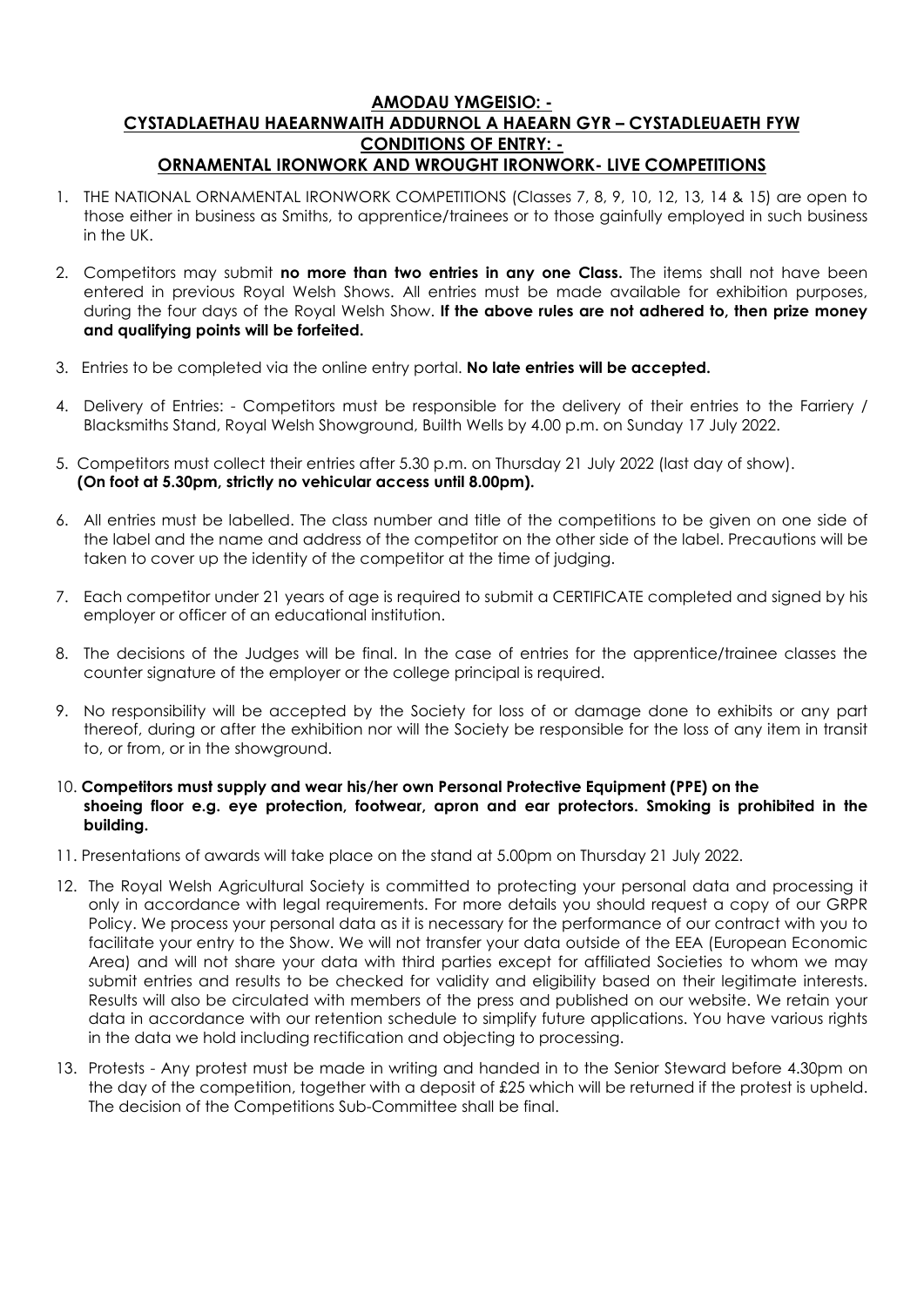## **DOSBARTHIADAU ~ CLASSES**

#### **DYDD LLUN, 18 GORFFENNAF ~ MONDAY, 18 JULY COMMENCING AT 8.00 am**

Please note that the section **may** be closed for judging between 8am and 12.00noon on the Monday. The section will be open to the public from 12.30pm.

#### **DOSBARTH ~ CLASS 7 CYSTADLEUAETH ARTISTIG AGORED Y GOFAINT AN OPEN ARTIST BLACKSMITH COMPETITION**

Any item of ironwork made by traditional methods only.

Entry Fee: £8.00 (inclusive of VAT)

**GWOBRAU ~ PRIZES:** 1st £100; 2nd £50; 3rd £30; 4th £20. 1st – 4th Prize cards and rosettes will be awarded.

**DOSBARTH ~ CLASS 8 CYSTADLEUAETH ARTISTIG FODERN A FFIGURYN AGORED OPEN ARTISTIC MODERN AND FIGURINE COMPETITION** Any item of modern artistic work including figurine.

Entry Fee: £8.00 (inclusive of VAT)

**GWOBRAU ~ PRIZES:** 1st £100; 2nd £50; 3rd £30; 4th £20. 1st – 4th Prize cards and rosettes will be awarded.

**DOSBARTH ~ CLASS 9 AGORED OPEN**  Any finished article of wrought ironwork **£200** and over in value.

Entry Fee: £8.00 (inclusive of VAT)

**GWOBRAU ~ PRIZES:** 1st £100; 2nd £50; 3rd £30; 4th £20. 1st – 4th Prize cards and rosettes will be awarded.

**DOSBARTH ~ CLASS 10 AGORED OPEN**  Any finished article of wrought ironwork not exceeding **£200** in value.

Entry Fee: £8.00 (inclusive of VAT)

**GWOBRAU ~ PRIZES:** 1st £100; 2nd £50; 3rd £30; 4th £20. 1st – 4th Prize cards and rosettes will be awarded.

## **DOSBARTH ~ CLASS 11 CYSTADLEUAETH GEMWAITH AGORED OPEN JEWELLERY COMPEITION**

Any item of Jewellery.

Entry Fee: £3.00 (inclusive of VAT)

**GWOBRAU ~ PRIZES:** 1st £50; 2nd £30; 3rd £20. 1st – 3rd Prize cards and rosettes will be awarded.

**Exhibitors in the above class should note rule 10 in the Conditions of entry.**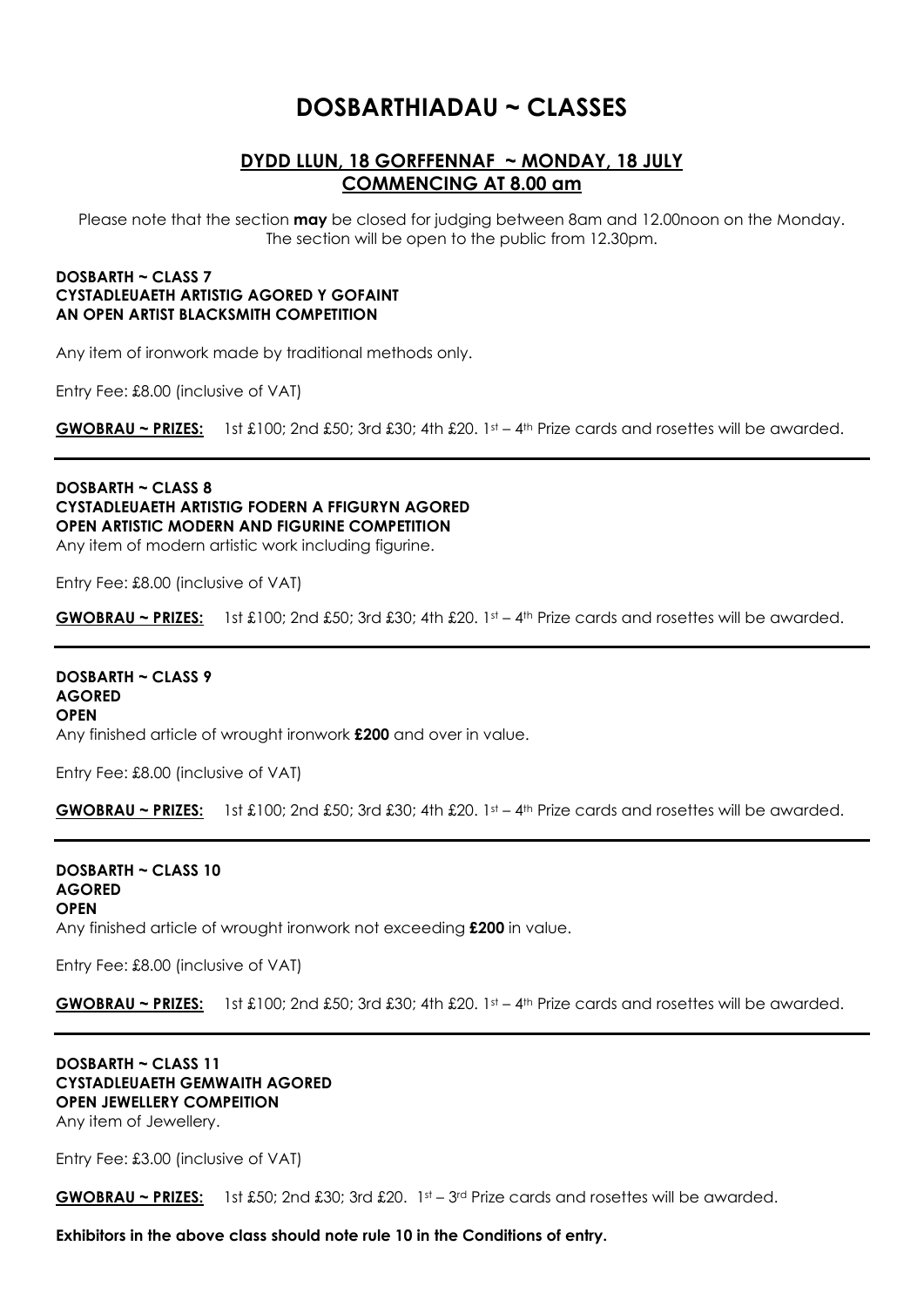#### **DOSBARTH ~ CLASS 12 PRENTISIAID APPRENTICES OR TRAINEES**

Any finished article of wrought ironwork made by an apprentice or trainee currently pursuing formal training.

Entry Fee: £3.00 (inclusive of VAT)

**GWOBRAU ~ PRIZES:** 1st £40; 2nd £30; 3rd £20; 4th £15. 1st – 4th Prize cards and rosettes will be awarded.

**Noder / Note**: Apprentice or Trainee Competitors are eligible to enter items of work in the Open Classes, if they wish, but those items will not qualify to be judged in Class 12.

#### **DOSBARTH ~ CLASS 13 MYFYRWYR CYMREIG YN UNIG WELSH STUDENTS ONLY**

Competition open to Welsh Students only, though they may be continuing their studies in Technical Institutions outside Wales. An article of ornamental ironwork made during the previous 12 months. Only 2 entries per person.

Entry Fee: £3.00 (inclusive of VAT)

**GWOBRAU ~ PRIZES:** 1st £40; 2nd £30; 3rd £20; 4th £10. 1st – 4th Prize cards and rosettes will be awarded.

#### **HAEARN GYR - CYSTADLEUAETH FYW WROUGHT IRONWORK - LIVE COMPETITION**

#### **DYDD IAU 21 GORFFENNAF ~ THURSDAY 21 JULY**

**DOSBARTH ~ CLASS 14 To commence at 10.00 am. MYFYRWYR NEU BRENTISIAID STUDENTS OR APPRENTICES** To produce a test piece **(pattern enclosed below)**  Design kindly supplied by – Mischa Kunkel & Adam Greenwell, Hereford, Ludlow & North Shropshire College.

**Time allowed – 60 Minutes** Materials supplied

Entry Fee: £3.00 (inclusive of VAT)

**GWOBRAU ~ PRIZES:** 1st £40; 2nd £30; 3rd £25. 1st – 3rd Prize cards and rosettes will be awarded.

**Exhibitors please note that a commentary will be given by** Mr Josh De Lisle**, Steward for the Section during the above class.** 

#### **DOSBARTH ~ CLASS 15 TO COMMETER AT LOST ASSET AT LOST AT LOST AT LOST AT LOST AT LOST AT LOST AT LOST AT LOST AT LOST AT LOST AT LOST AT LOST AT LOST AT LOST AT LOST AT LOST AT LOST AT LOST AT LOST AT LOST AT LOST AT LOST AGORED I OFAINT UNIGOL OPEN FOR INDIVIDUAL BLACKSMITHS**

Any article to be made. Competitors must bring their own materials which must be unworked.

Time allowed - 1 ½ hours.

Entry Fee: £8.00 (inclusive of VAT)

**GWOBRAU ~ PRIZES:** 1st £75; 2nd £50; 3rd £25. 1st – 3rd Prize cards and rosettes will be awarded.

**Exhibitors please note that a commentary will be given by** Mr Josh De Lisle**, Steward for the Section during the above class.**

**FORGES, ANVILS AND FUEL WILL BE PROVIDED, BUT COMPETITORS MUST BRING ALL OTHER NECESSARY TOOLS.**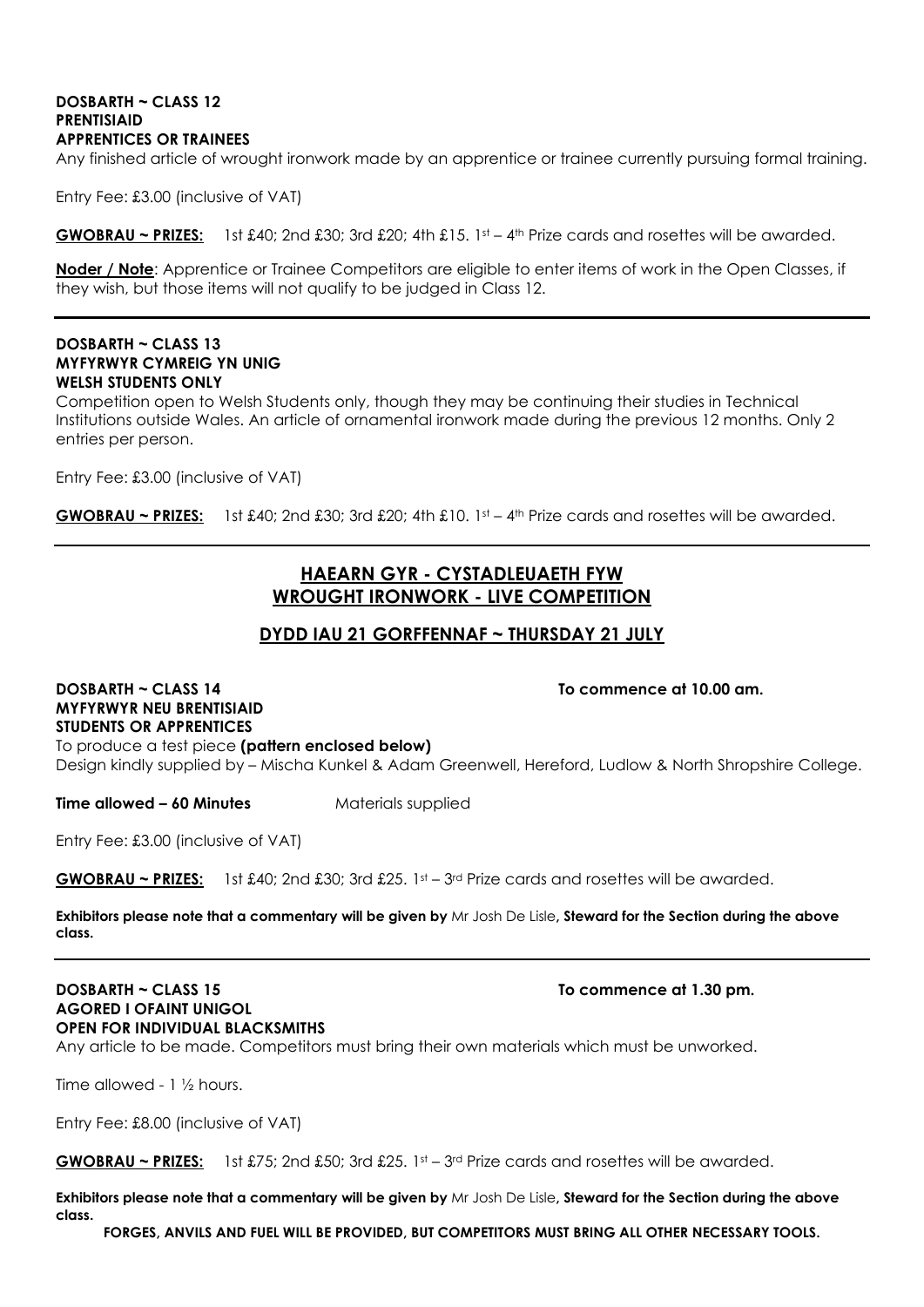

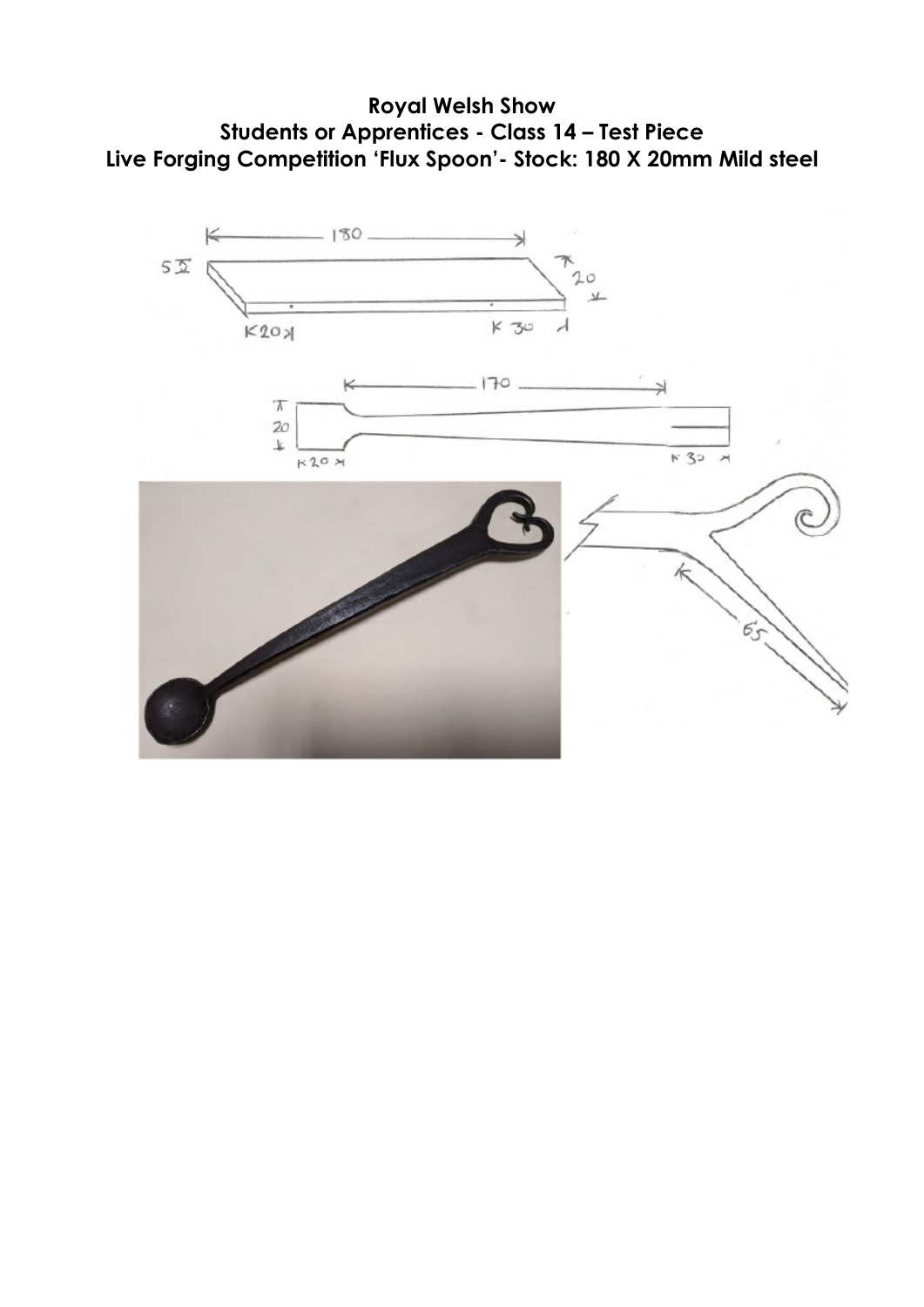## **GWOBRAU ~ PRIZES**

#### **THE B F BOLLEN TROPHY**

will be awarded for the most outstanding work in Classes 9 and 10 together with RWAS Special Prize card.

#### **THE E J JAMES MEMORIAL TROPHY** and a **RWAS SPECIAL PRIZE CARD**

will be awarded for the best work by an apprentice or trainee competitor.

#### **RWAS SPECIAL PRIZE**

to be awarded for 'Competitors resident, and workshop based in Wales, and gainfully employed in the trade' gaining the most points in Classes  $7 - 15$  providing they have won at least 1st  $2^{nd}$  or  $3^{rd}$  prize in any of these classes. **1st £50.00; 2nd £30.00.**

#### **\*THE WALTER JONES CUP AND CERTIFICATE**

to be awarded to the overall winner of Class 7 – 13 presented by The Worshipful Company of Blacksmiths.

#### **RWAS SPECIAL PRIZE CARD**

to be awarded to the winner of the People's Choice ballet for Classes 7-13.

**Challenge Cups and Trophies – PLEASE NOTE: -** Challenge Cups and Trophies will be permanently housed in a purpose made Trophy Room situated in the Clwyd Glamorgan Hall. The winner of each Challenge Cup and Trophy will be awarded an Official RWAS Memento as a keepsake; their name will also be engraved on the Challenge Cups and Trophies.

All cups, trophies and awards which are not the responsibility of the Society are marked with a\*.

Prizes will be awarded or withheld at the discretion of the judges whose decision is final. Prize money will be paid shortly after the Show.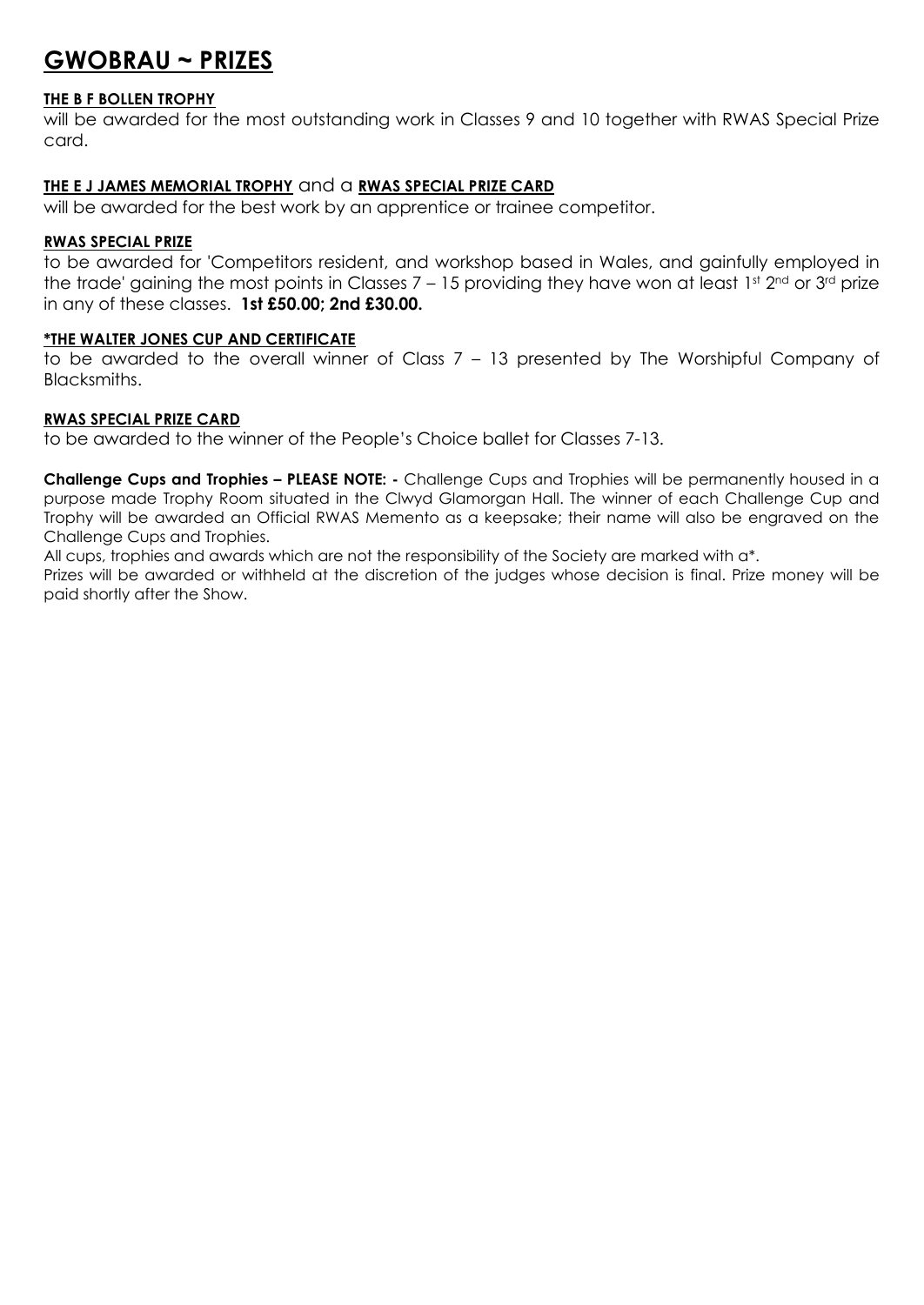#### **AMODAU PWYLLGOR CYSTADLU CENEDLAETHOL Y GOFAINT PARTHED CYSTADLEUAETH PENCAMPWR GOFAINT Y FLWYDDYN GEFEILIO STATIG A CYSTADLEUAETH GOFAINT GORAU Y FLWYDDYN GEFEILIO BYW**

#### **THE NATIONAL BLACKSMITHS COMPETITION COMMITTEE CONDITIONS GOVERNING THE CHAMPION BLACKSMITH OF THE YEAR COMPETITION FOR STATIC FORGINGS AND THE BEST BLACKSMITH OF THE YEAR COMPETITION FOR LIVE FORGINGS**

- 1. The awards will be given annually.
- 2. The qualifying heats for the awards are restricted to shows that have shown evidence of a high standard in exhibitions and competitions, and are authorised by the NBCC committee.

AT PRESENT THE FOLLOWING SHOWS HAVE QUALIFIED: -

| The Royal Welsh Show              | The Edenbridge and Oxted Show |
|-----------------------------------|-------------------------------|
| The Royal Bath and West Show      | The Three Counties Show       |
| The Devon County Show             | The North Somerset Show       |
| The New Forest and Hampshire Show | The Dorset County Show        |
| The Royal Cornwall Show           | The South of England Show     |
|                                   |                               |

3. Shows taking part in the qualifying heat must select at least one judge from the selection, for the forthcoming year, of the three or four nominated by the Judges Appointment Panel. If any of these judges are not acceptable for that specific show, then they may, in consultation with the Judge Appointments Panel invite another accredited judge to judge their show. The judge/s selected will act as the final arbiter/s of the winners of that heat for both awards.

**Judges are only permitted to judge at one qualifying show. Should that judge preside at more than one show, the results will not count towards the Champion and Best Blacksmith Awards. Reserve regional judges are available through the Judge Panel Secretary, (Ms W. Alford) for emergency situations.** 

The marking system and cards issued by the NBCC in conjunction with the Worshipful Company of Blacksmiths must be used by all judges assessing competition entries.

4. At shows where there are more than one class for which blacksmiths may enter their pieces, the following procedures are to be adopted.

**The Show's Champion Blacksmith will be selected by judging all the exhibits winning first place in different classes using a marking sheet separate from those used for the individual classes.** The Steward then enters the identity of the makers onto the cards, and this determines the Show's Champions to be presented with the show plaques provided by the WCB.

At this point the nationality of the competitor is revealed and if that piece is from a Non UK National (Not resident) the result is removed, and adhering to the guidelines above, go back to selecting Show Champion (for the purpose of points awarded for NBCC) but using the second highest placed in the same class that is a UK entry. This will give the highest placed UK entry, which can then be allocated the 10 points.

**The Reserve Show Champion Blacksmith will be selected by judging the exhibit gaining second prize from Show Champion's class together with the exhibits gaining first place in the remaining classes.**

**The above are judged as two separate classes, and not just on marks awarded on each class judging card as they are not likely to be a standard across the classes. EG a small item may receive more marks than a worthier larger item with more skill content in a different class.** 

**NB. The non UK winner(s) should be presented with the Show's relevant plaques from the WCB and any show prizes.** 

5. Points will be awarded at each of the authorised shows as follow:~

| <b>Show Champion</b>    | 10 points |  |
|-------------------------|-----------|--|
| Reserve Show Champion   | 4 points  |  |
| Show Best Blacksmith    | 10 points |  |
| Reserve Best Blacksmith | 4 points  |  |

 Competitors may enter more than one piece at a show but all the entries must be judged and marked individually. Marks for several entries will not be averaged or aggregated.

6. The Blacksmith resident in the UK gaining most Show Champion points will be declared the Champion Blacksmith of the Year.

The Champion Blacksmith of the Year will be awarded a challenge trophy that they hold for a year, a plaque and a certificate to keep as a permanent reminder, and a cash prize. In addition the runner up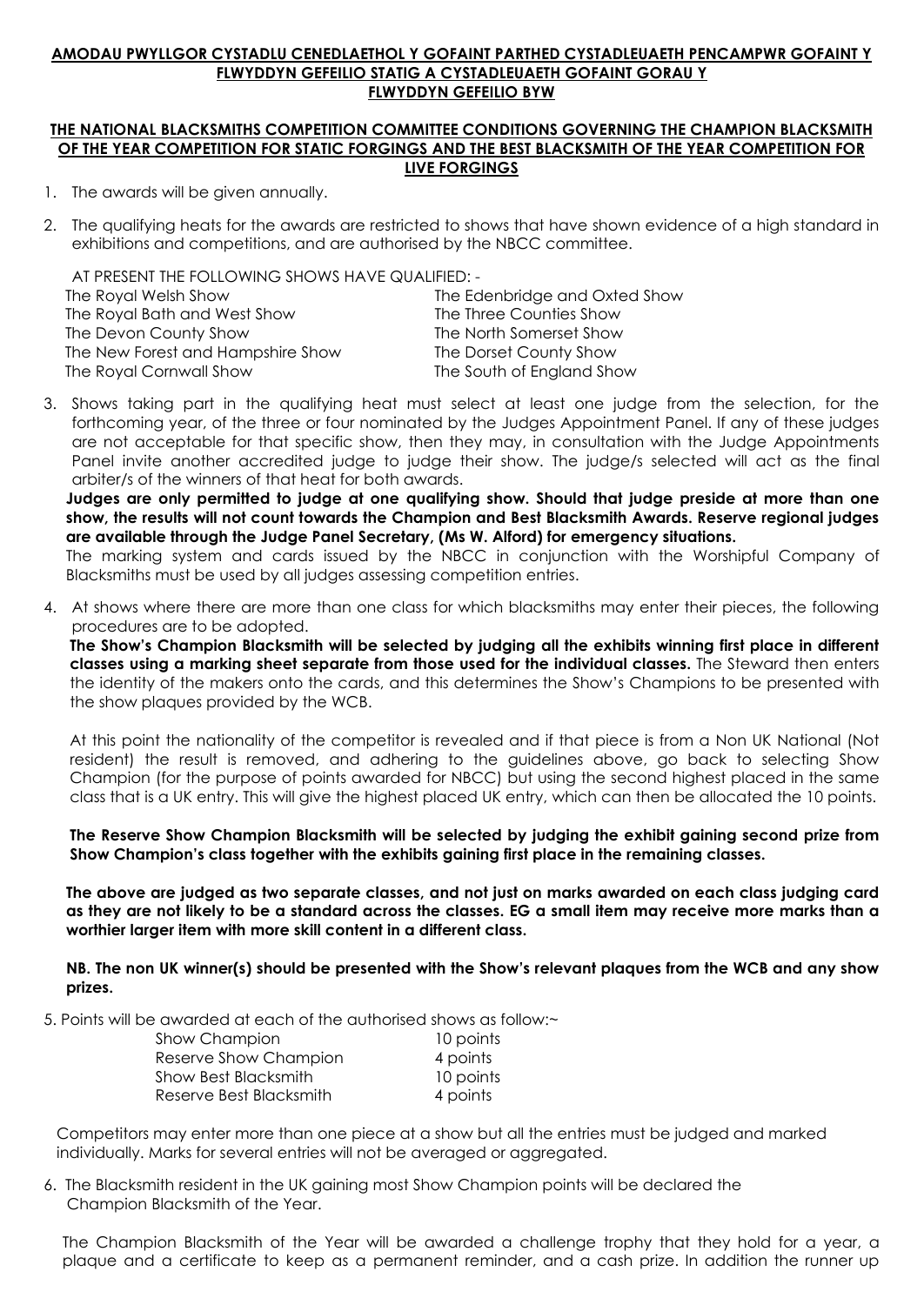will be awarded a plaque and a cash prize.

 The Champion Live Blacksmith (for the hot forging competition) will be awarded a plaque and a cash prize. The runner up will also receive a plaque and a cash prize.

#### **The winning piece or pieces of the Champion Blacksmith are not eligible for a National Blacksmith Competition award again.**

All these prizes will be presented at the Awards Lunch of the Worshipful Company of Blacksmiths in October. The trophy for the Champion Blacksmith must be returned to the Learned Clerk of the Worshipful Company by the 1st of October in the following year.

7. Secretaries (or their appointed steward) of the qualifying shows must ensure that the marking cards, **complete with competitors' names, and the classes' descriptions,** are sent as soon as possible after the show to the NBCC Secretary (Mr Keith Mahoney). Photographs of the winning exhibits should be included. The NBCC secretary will inform the WCB's Clerk of the show's Champion and Reserve Champion in both the Live and Static competitions, the WCB'S show prize payments will be sent directly to them from the Worshipful Company.

#### **NB If these results are not returned to the NBCC secretary, they will not be included in calculating the overall winners of the competition, and competitors will miss out on prize monies.**

#### **IT IS VERY IMPORTANT THAT THEY ARE RETURNED AS SOON AS POSSIBLE**

The results received by the Secretary will be tabled and presented to the Committee at the Autumn AGM to establish the winners and runners up.

The Secretary, upon receiving these official results, will forward the Names and Addresses of the Show Champions and Reserve Champions in both the Live and Static competitions, to the Worshipful Company enabling them to send the monetary awards directly to the winners.

The full results will then be submitted to the Worshipful Company of Blacksmiths.

In the event of a tie in the table of marks to find the National Champions, three qualified judges from, or appointed by, the NBCC will deliberate on the tied entries to come to a definitive decision. If the winning exhibited pieces are not available to be examined, then the judges will consider the relevant marks on the Show Marking Cards that have been returned to the NBCC secretary. Alternatively, it has been established that in a tie situation, the Worshipful Company may at their discretion award the competitors who are concerned equal honours.

The aim of the awards is to promote blacksmithing and to encourage other shows to hold wrought ironwork competitions and to apply to join the circuit.

#### **NODYN ARBENNIG / SPECIAL NOTE**

The Wrought Ironwork Competitions are designed to give craftsmen an opportunity to gain a National Award at the Royal Welsh Show. The competitions are open to any craftsmen who have already completed commissioned work or who are willing to make any items in time for the Show. The RWAS will make arrangements to display the exhibits for four days at the BLACKSMITHS' STAND.